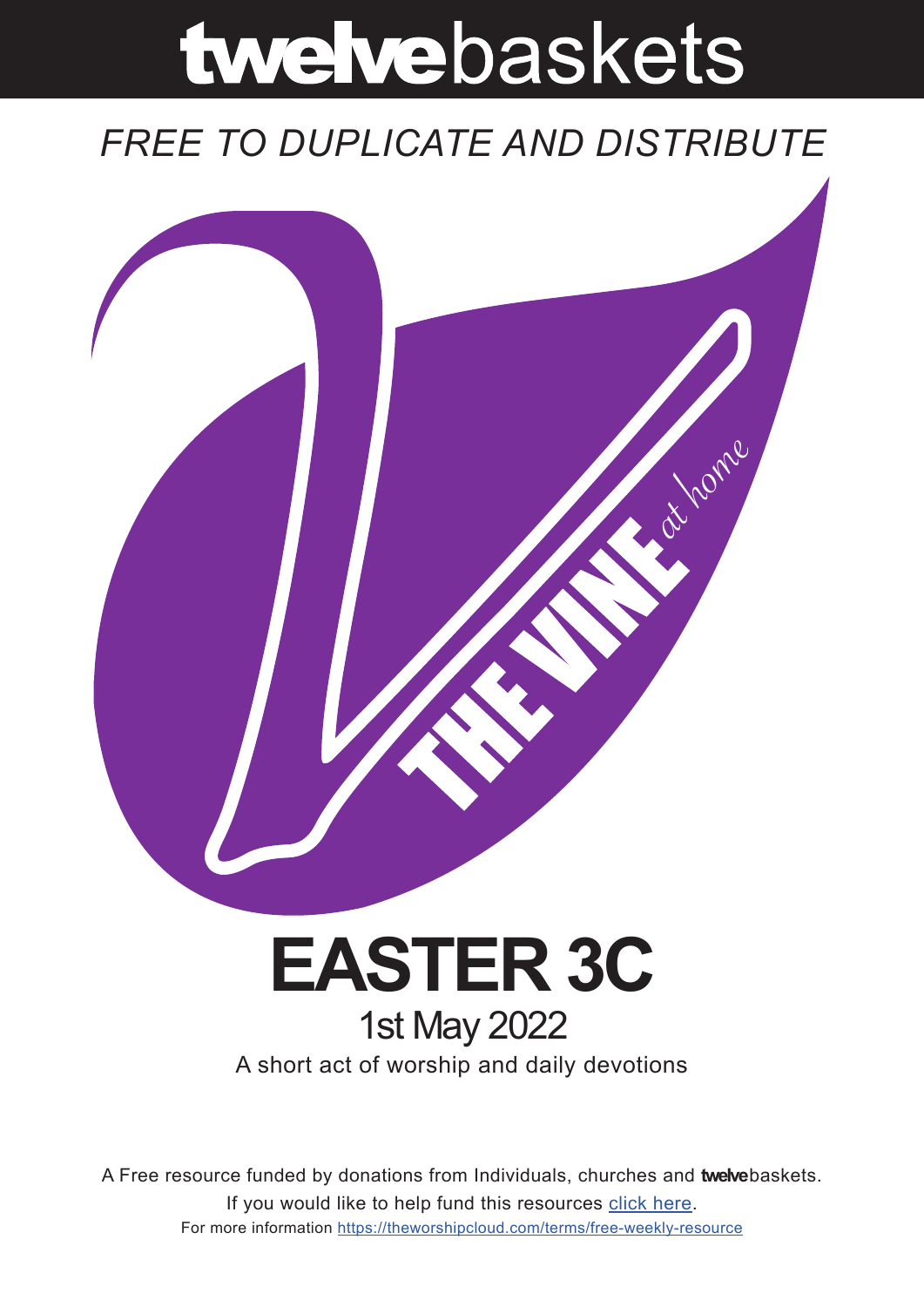# **Opening Prayers**

Lord of all creation,

I come into your presence today, bringing my whole self as an offering to you. I come in my strength and in my weakness; I come with hopeful expectations that I will meet with you today.

As I make this time to worship you, May the troubles of the past be left in your hands. May the worries I carry be eased by your grace. And may the unspoken desires of my heart be acceptable to you.

Lord, I am here to meet with you. As Saul fell to the ground on the Damascus Road, I pray that I will be overwhelmed by your love and Spirit And join with the chorus of angels proclaiming: "Worthy is the Lamb, who was slain, to receive power and wealth and wisdom and strength and honour and glory and praise!"

I offer that I am to you.

Amen.

# **Hymn: You give rest to the weary -** [YouTube](https://www.youtube.com/watch?v=qjNDrwapYyQ)

**You may now wish to say the Lord's prayer in a version or language you are most comfortable with.**

**Reading: [John 21:1-19](https://www.biblegateway.com/passage/?search=John+21:1-19+&version=NRSV)**

# **Response to the reading**

A few years ago, I was a regular member of a pub quiz team with a group of friends. I am truly terrible at pub quizzes and was there really to make up the numbers. Every week, without fail, I'd sit there for two hours and never, ever got any questions right. I used to say that if only we got a question on Charles Dickens I'd finally come into my own – a subject I felt was my speciality. Finally, one memorable week, the question I'd been waiting for came: "what year was Charles Dickens' first novel published?" I still remember the sinking feeling now as my friends looked at me expectantly, and I realised, with horror, that I couldn't remember the answer. I scrabbled around in my head for a few fleeting moments of panic, and then took a guess that turned out to be way off. My friends have never let me forget it.

Can you think of a time you've failed at something you thought you were good at? That's exactly what happens to Peter in today's Gospel reading. He says to his friends, "I am going fishing", and they go out together in the boat, but catch nothing. In the midst of his grief, Peter returns to something familiar, something he's supposed to be good at, and yet it turns out even his old skills are letting him down.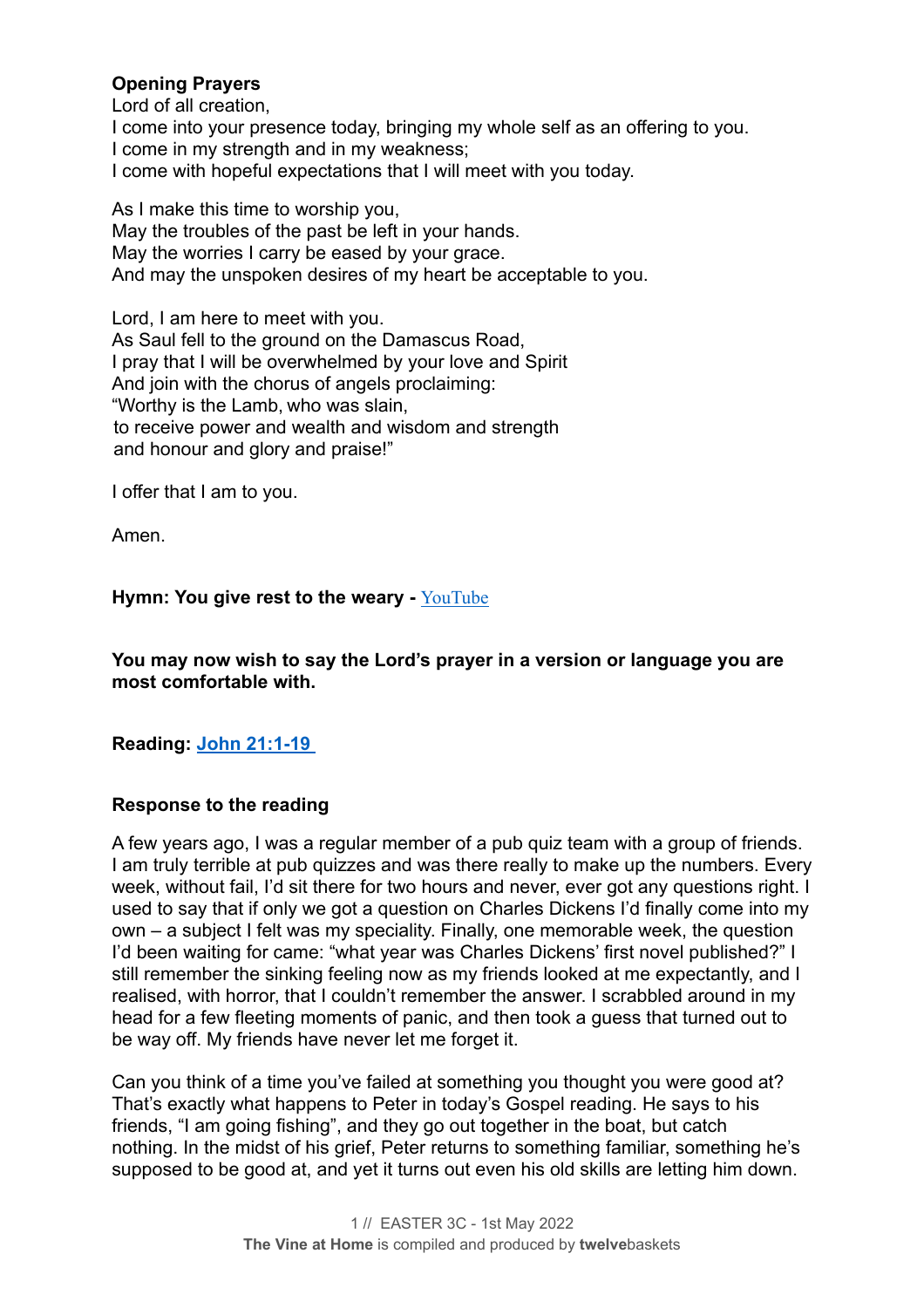Peter must have been feeling sad, confused, ashamed and exposed. Jesus, the person he has loved and followed, is dead – or is he? Jesus has appeared to the disciples already, but perhaps these appearances left them baffled, as well as jubilant. And maybe for Peter, ashamed that he denied Jesus, the notion that Jesus is alive and likely knows about his denial is not altogether comforting. Maybe he feels like a fraud amongst the other disciples, underserving of his place in their community. Well, if he doesn't have what it takes to be a disciple, at least – he thinks – he can always go back to his fishing.

When Peter says "I am going fishing" he is returning to his old and familiar way of life. He is going back to business-as-usual, to a life before he first encountered Jesus. But he is forgetting that his journey with Jesus has already changed things for him – and will continue to change things for him. So when he glimpses Jesus on the shore, he has a choice. Does he stay in the boat and choose disappointment, shame, despair - the old ways – or does he move towards Jesus and choose redemption, forgiveness and a new way.

When we are feeling sad, confused, ashamed or exposed how often do we fall into old familiar patterns that enforce our sense of failure, that compound our loneliness, that solidify our shame? Like Peter, we have a choice – and it's the choice of new over old, life over death, light over darkness.

The exchange between Peter and Jesus by the charcoal fire on the beach is intended to remind us of another exchange by a different fire. On the night of Jesus arrest and crucifixion, Peter stands at a charcoal fire in a courtyard and denies Jesus three times before a cock crows. Two fires, two moments in Peter's life: one where he chose denial, one where he chose love. One is a fire stoked by fear and betrayal; one by reconciliation and forgiveness. One sparks with shame and wrong choices; one with opportunity and commissioning. One blazes with the worst of humankind; one fuels the furnaces of the Kingdom.

In our own lives we will have moments where we have huddled at both these firesides. We will also have moments of fruitless floating in a fishless boat on a dark sea. And moments of losing our heads in delight as we dive partly clothed into the ocean. And moments of unexpected breakfasts with friends we thought were longlost, in the light of a new day.

Look back at the firesides of your lives, and the shorelines and the open water. Where do you notice the presence of Jesus? Where did you choose to move towards Jesus?

Peter learns that he cannot simply go back to the way things were. When Peter feels caught out by his own denial, he returns to what he knows best. But it turns out in fact that what he knows best is not how to fish, but how much he loves Jesus. Even fishing, his trade and craft, cannot save him from his shame – he cannot stake his life on it, instead, he must stake his life on the only one worthy of such a stake. Peter's vocation is not to be found in the night time of his old life, but in the new dawn of taking up Jesus' call to follow him. In choosing the way of Jesus, the way of love and forgiveness, things will change for him. His encounter with Jesus demands it.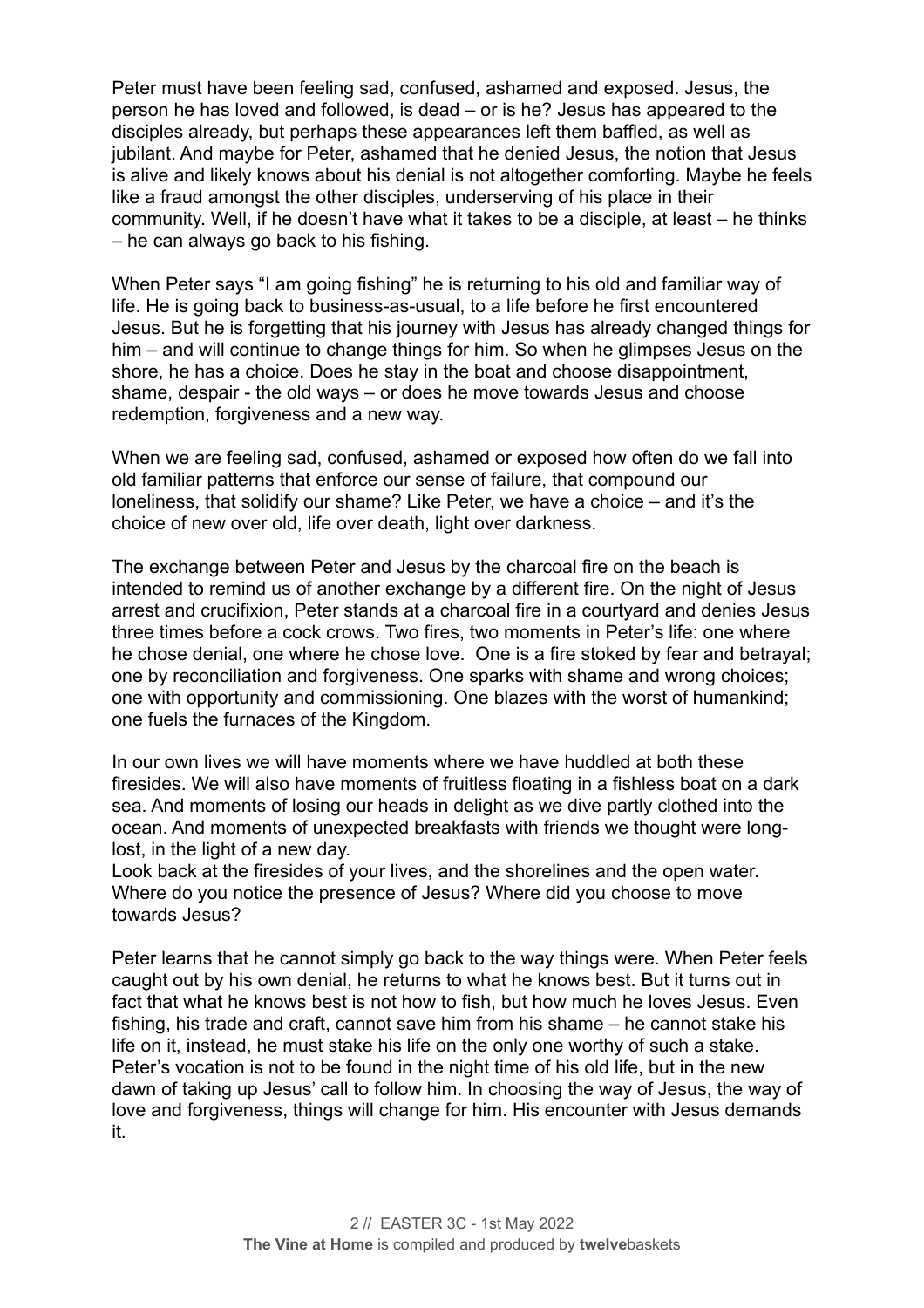The love that he professes three times to Jesus on the beach is the kind of love that is life-changing. It's a risky kind of loving that takes courage, that disrupts the way things were, that defies business-as-usual, and that is more powerful than shame or regret or fear.

Like Peter, we are called forwards, faithfully into God's future, away from our familiar ways – ways which allow us to wallow in our own shame or failure, ways which feel like safety but ultimately are destroying us. We are called forwards into fullness of light, and life, and love.

Can you think of times in your life where you've glimpsed the goodness of God?

These times give us a new vision for our future. They resource us for serving God. They affirm our calling. They teach us that our God is one of surprises, and being a follower of the way of Jesus will take us to unexpected places and leave us changed. And these times should serve as a reminder to us, that if we don't follow as faithfully as we might, the gift of grace means that Jesus will meet us afresh in the light of day, with the simple invitation to "follow me". How will you respond to Jesus' invitation today?

# **Blessing**

Thine be the glory, risen and conquering son.

Thine be the glory, in the week ahead, in the small things and the big decisions that we make.

Thine be the glory, Lord Jesus as we seek to follow you, today and every day. Amen.

# **Prayers and Prayer Pointers for the Week**

# **Monday**

- God of the fireside, I pray for your Church.
- Forgive me, and all of us who call ourselves Christians for the times we are so caught up in fear that we forget to testify to your goodness.
- Give me courage to step into mission with you, to serve as you commission me, using the gifts you have given me to proclaim our love for you, to transform my life and the community around me, and to build your Kingdom here on earth.
- I ask: God of the fireside, forgive me this day. Amen.

# **Tuesday**

- You might like to use this prayer as a blessing or grace before one of your meals today:
- Gracious God, thank you for the many ways you have blessed me, and for the nutrition in the meals I am eating this day. Thank you for the strength that comes from my food to keep me going. Thank you for the tastes I can enjoy